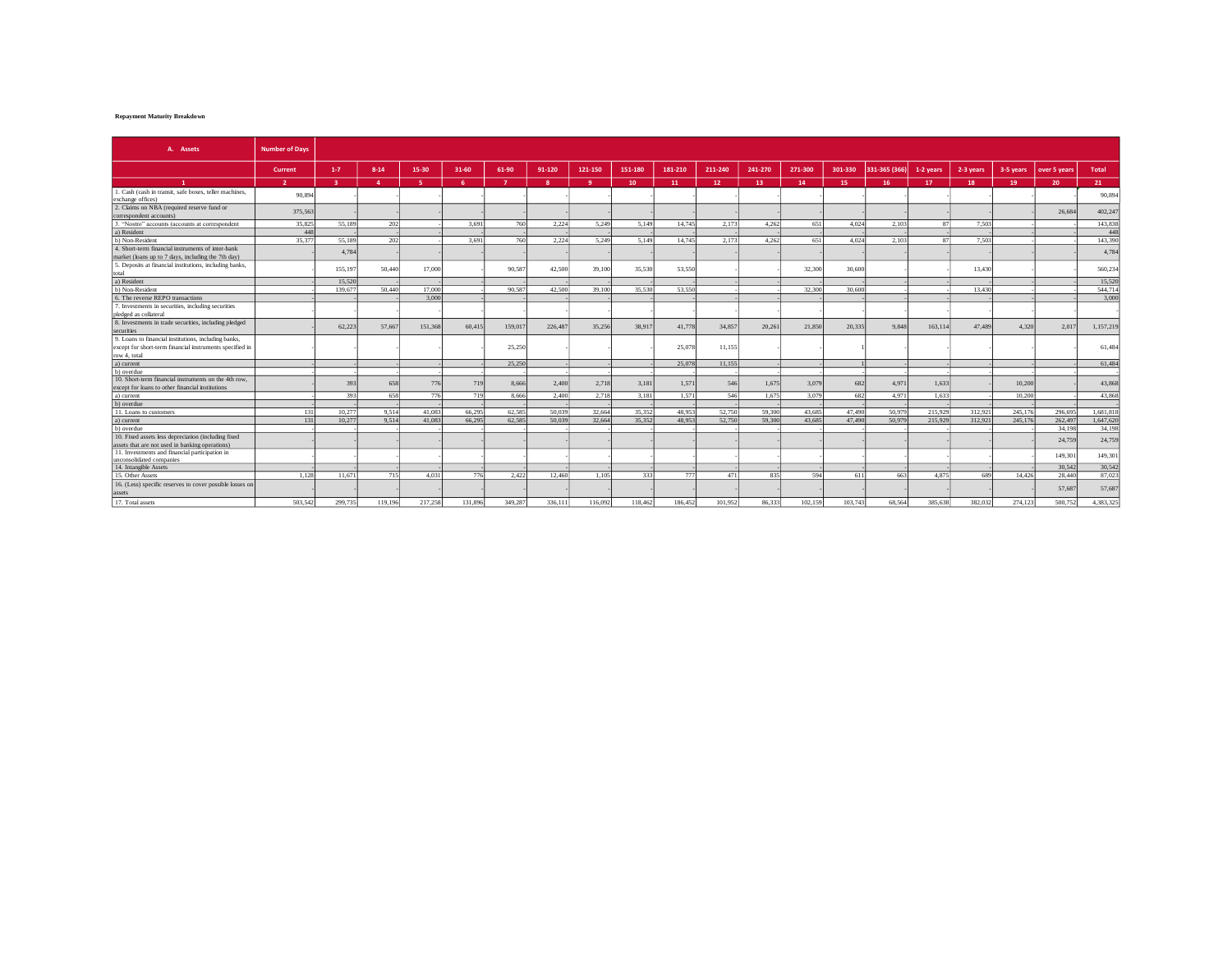## **Repayment Maturity Breakdown (continued)**

| <b>B. Liabilities and Equity</b>                                                                                                                       | <b>Number of Davs</b>    |                |              |         |        |              |              |                |         |                 |                 |         |                 |         |               |           |           |           |              |           |
|--------------------------------------------------------------------------------------------------------------------------------------------------------|--------------------------|----------------|--------------|---------|--------|--------------|--------------|----------------|---------|-----------------|-----------------|---------|-----------------|---------|---------------|-----------|-----------|-----------|--------------|-----------|
|                                                                                                                                                        | Current                  | $1 - 7$        | $8 - 14$     | 15-30   | 31-60  | 61-90        | 91-120       | 121-150        | 151-180 | 181-210         | 211-240         | 241-270 | 271-300         | 301-330 | 331-365 (366) | 1-2 years | 2-3 years | 3-5 years | over 5 years | Cami      |
| $\mathbf{1}$                                                                                                                                           | $\overline{\phantom{a}}$ | $\overline{3}$ | $\mathbf{A}$ | -51     | A.     | $\mathbf{z}$ | $\mathbf{R}$ | $\overline{9}$ | 10      | 11 <sup>7</sup> | 12 <sup>7</sup> | 13      | 14 <sup>°</sup> | 15      | 16            | 17        | 18        | 19        | 20           | 21        |
| 1. Deposits of clients, except for deposits of banks<br>and other financial institutions                                                               | 2.005.115                | 15,71          | 295          | 155,257 | 50.515 | 78,79        | 371.27       | 44.231         | 53,618  | 10,828          | 175,940         | 4.969   | 6.319           | 15,993  | 11.495        | 135,203   | 48.399    | 35.511    | 92.149       | 3,311,614 |
| a) deposits of individuals                                                                                                                             | 871.159                  |                |              |         |        |              |              |                |         |                 |                 |         |                 |         |               |           |           |           | 158          | 871.31    |
| b) demand deposits of legal entities (the current<br>(including current accounts of non-bank financial<br>institutions), and including check accounts) | 1,133,956                |                |              |         |        |              |              |                |         |                 |                 |         |                 |         |               |           |           |           |              | 1,133,956 |
| c) deposits of individuals with unexpired payback term                                                                                                 |                          | 540            | 295          | 3,237   | 11.912 | 12.094       | 43.093       | 26,731         | 13,118  | 7.768           | 5.604           | 4.969   | 6.319           | 10.193  | 5.245         | 55,933    | 27,999    | 35.511    |              | 270,564   |
| d) deposits of legal entities with unexpired payback<br>term                                                                                           |                          | 15.170         |              | 152.020 | 38.603 | 66,700       | 328,178      | 17.500         | 40,500  | 3.060           | 170.336         |         |                 | 5.800   | 6.250         | 79.270    | 20.400    |           | 91.99        | 1,035,778 |
| e) term deposits of individuals with expired payback                                                                                                   |                          |                |              |         |        |              |              |                |         |                 |                 |         |                 |         |               |           |           |           |              |           |
| f) term deposits of legal entities with expired payback                                                                                                |                          |                |              |         |        |              |              |                |         |                 |                 |         |                 |         |               |           |           |           |              |           |
| 2. Loans of the NBA                                                                                                                                    |                          |                |              |         |        |              |              |                |         |                 |                 |         |                 |         |               |           |           |           |              |           |
| 3. "Loro" accounts (correspondent accounts of banks)                                                                                                   | 2.789                    |                |              |         |        |              |              |                |         |                 |                 |         |                 |         |               |           |           |           | 216          | 3,005     |
| a) Resident                                                                                                                                            | 1.947                    |                |              |         |        |              |              |                |         |                 |                 |         |                 |         |               |           |           |           | 189          | 2,135     |
| b) Non-Resident                                                                                                                                        | 843                      |                |              |         |        |              |              |                |         |                 |                 |         |                 |         |               |           |           |           | 27           | 870       |
| 4. REPO operations                                                                                                                                     |                          |                |              |         |        |              |              |                |         |                 |                 |         |                 |         |               |           |           |           |              |           |
| 5. Short-term financial instruments of inter-bank<br>market (loans up to 7 days, including the 7th day)                                                |                          |                |              |         |        |              |              |                |         |                 |                 |         |                 |         |               |           |           |           |              |           |
| 6. Deposits of banks and financial institutions                                                                                                        |                          |                | 240          | 401     | 5.150  | 4.770        | 1.170        | 600            | 1.368   | 11.925          | 765             | 1.000   |                 | 7.867   | 3,000         | 6.098     | 204.194   | 10,200    | 30           | 258,78    |
| a) Resident                                                                                                                                            |                          |                | 240          | 401     | 5.150  | 4.770        | 1.170        | 600            | 1.368   | 11.925          | 765             | 1.000   |                 | 7.867   | 3.000         | 6.098     | 204.194   | 10,200    | 30           | 258,78    |
| b) Non-Resident                                                                                                                                        |                          |                |              |         |        |              |              |                |         |                 |                 |         |                 |         |               |           |           |           |              |           |
| 7. Loans borrowed from banks (for a period of more                                                                                                     |                          |                |              |         |        |              |              |                |         |                 |                 |         |                 |         |               |           |           |           |              |           |
| than 7 days)                                                                                                                                           |                          |                |              |         |        |              |              |                |         |                 |                 |         |                 |         |               |           |           |           |              |           |
| a) Resident                                                                                                                                            |                          |                |              |         |        |              |              |                |         |                 |                 |         |                 |         |               |           |           |           |              |           |
| b) Non-Resident<br>8. Loans borrowed from other financial institutions.                                                                                |                          |                |              |         |        |              |              |                |         |                 |                 |         |                 |         |               |           |           |           |              |           |
|                                                                                                                                                        |                          |                |              | 2.023   | 2.041  | 1.684        | 2.312        | 2.017          | 2.458   | 2.742           | 2.169           | 2.201   | 2.286           | 2.675   | 3.349         | 34,986    | 43.612    | 78,308    | 83,487       | 268,350   |
| including international organizations<br>9. Loans and deposits of central and municipal                                                                |                          |                |              |         |        |              |              |                |         |                 |                 |         |                 |         |               |           |           |           |              |           |
| government bodies                                                                                                                                      |                          |                |              |         |        |              |              |                |         |                 |                 |         |                 |         |               |           |           |           |              |           |
| 10. Municipal loans and placements                                                                                                                     |                          |                |              |         |        |              |              |                |         |                 |                 |         |                 |         |               |           |           |           |              |           |
| 11. Mortgage loans purchased by the bank for own                                                                                                       |                          |                |              |         |        |              |              |                |         |                 |                 |         |                 |         |               |           |           |           |              |           |
| resources                                                                                                                                              |                          |                |              |         |        |              |              |                |         |                 |                 |         |                 |         |               |           |           |           |              |           |
| 12. Payment term, including preference shares,                                                                                                         |                          |                |              |         |        |              |              |                |         |                 |                 |         |                 |         |               |           |           |           |              |           |
| subordinated debt issued by the bank and other debt                                                                                                    |                          |                |              |         |        |              |              |                |         |                 |                 |         |                 |         |               |           |           |           |              |           |
| obligations of this nature                                                                                                                             |                          |                |              |         |        |              |              |                |         |                 |                 |         |                 |         |               |           |           |           |              |           |
| 13. Other liabilities                                                                                                                                  | 16.817                   | 6.498          | 10           | 1.502   |        |              |              |                |         |                 |                 |         |                 |         |               |           |           | 18,700    | 28.93        | 72.459    |
| 14. Equity                                                                                                                                             |                          |                |              |         |        |              |              |                |         |                 |                 |         |                 |         |               |           |           |           | 469,109      | 469,10    |
| 15. Total liabilities (liabilities plus capital)                                                                                                       | 2.024.722                | 22.208         | 545          | 159.184 | 57.705 | 85.249       | 374.753      | 46,848         | 57.444  | 25.495          | 178,87          | 8.170   | 8.605           | 26,535  | 17.844        | 176,288   | 296.205   | 142.719   | 673.932      | 4.383.32  |
| 16. Net amount of financial assets (liabilities) for<br>each period (row 17 in Table A less row 15 in Table                                            | (1,521,180)              | 277,527        | 118,651      | 58,075  | 74,190 | 264,039      | (38.642)     | 69,244         | 61,018  | 160,957         | (76, 922)       | 78,162  | 93.553          | 77,208  | 50.720        | 209,350   | 85,827    | 131,403   | (173, 180)   |           |
| R)                                                                                                                                                     |                          |                |              |         |        |              |              |                |         |                 |                 |         |                 |         |               |           |           |           |              |           |